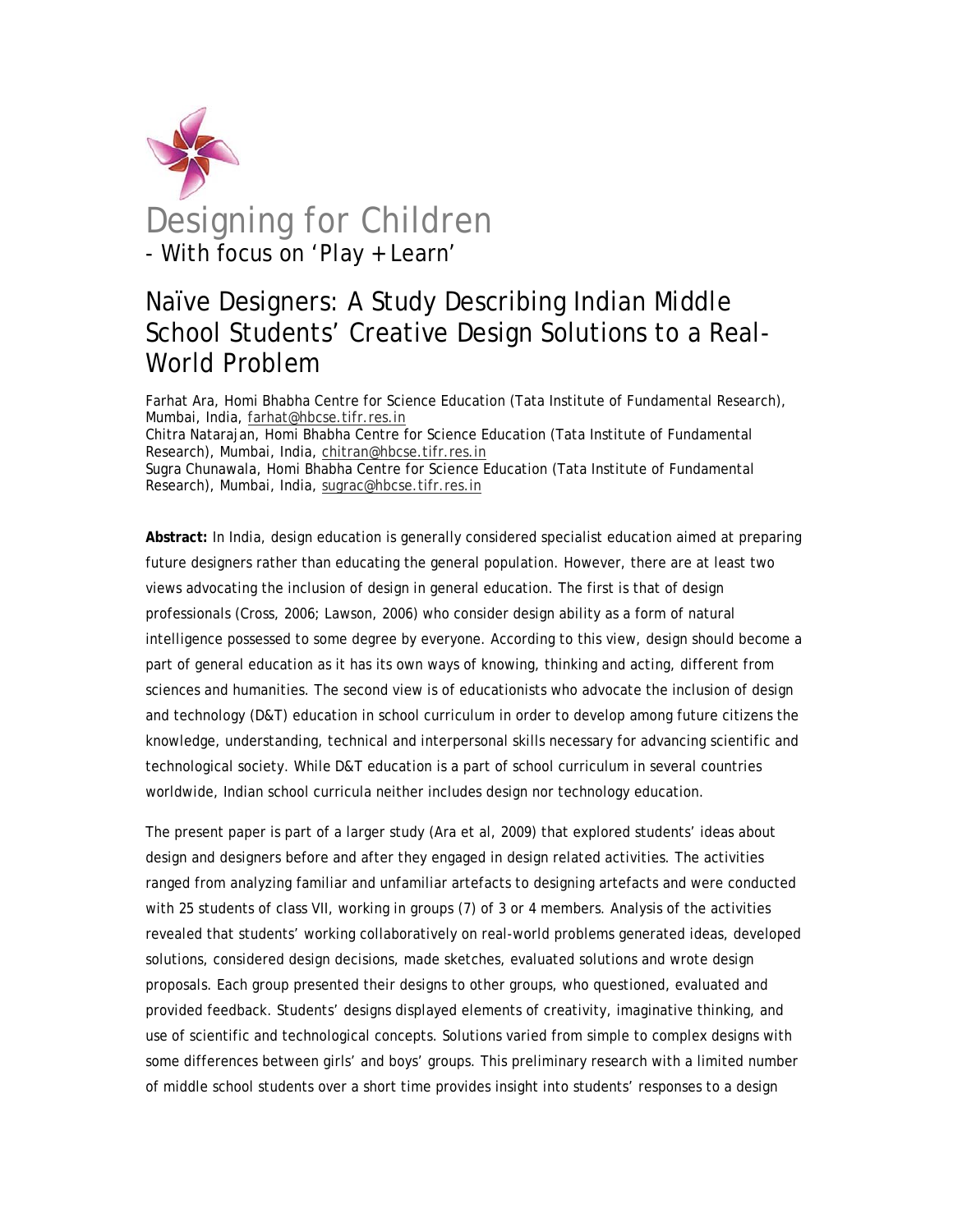situation. The study reveals that given an opportunity, students intervene creatively in developing solutions to a real-world problem.

*Key words: creativity, design education, design solutions, middle school students, naïve designers, problem solving*

#### **1. Introduction**

In India, design education is generally considered specialist education aimed at preparing future designers rather than educating the general population. However, there are at least two views advocating the inclusion of design in general education. The first is that of design professionals (Cross, 2006; Lawson, 2006) who consider design ability as a form of natural intelligence possessed to some degree by everyone. According to this view, design should become a part of general education as it has its own ways of knowing, thinking and acting, different from the established cultures of sciences and humanities. The second view is that of educationists (Kimbell et al, 2002; Owen-Jackson, 2008) who advocate the inclusion of D&T education in school curriculum in order to develop among future citizens the knowledge, understanding, technical and interpersonal skills necessary for the advancing scientific and technological society.

While D&T education has already become a part of the school curriculum a decade ago in several countries worldwide, Indian school curricula neither include design nor technology education. Gandhiji's philosophy of Basic Education motivated the Education Commission in 1966 to introduce Work Education and Socially Useful Productive Work in schools, but today these subjects have become an adjunct to the already lopsided literacy-numeracy curricula since they rely on recipes and non-reflective practices, rather than on creativity and reflection. Researchers at Homi Bhabha Centre for Science Education have been exploring the possibilities of including D&T education in schools (Choksi et al, 2006; Khunyakari et al, 2007; Mehrotra et al, 2009).

#### **1.1 Design and Creativity**

A global problem of present school education is that creativity is often undervalued and curbed. While all school subjects provide opportunities to develop creative potential, some offer better possibilities since they are free from traditional academic standards (Lewis, 2009). Mathematics and sciences receive primary importance while subject such as D&T providing opportunities to be creative, receives less attention. Creativity in D&T education lies in generating new problems, managing uncertainties, seeking possibilities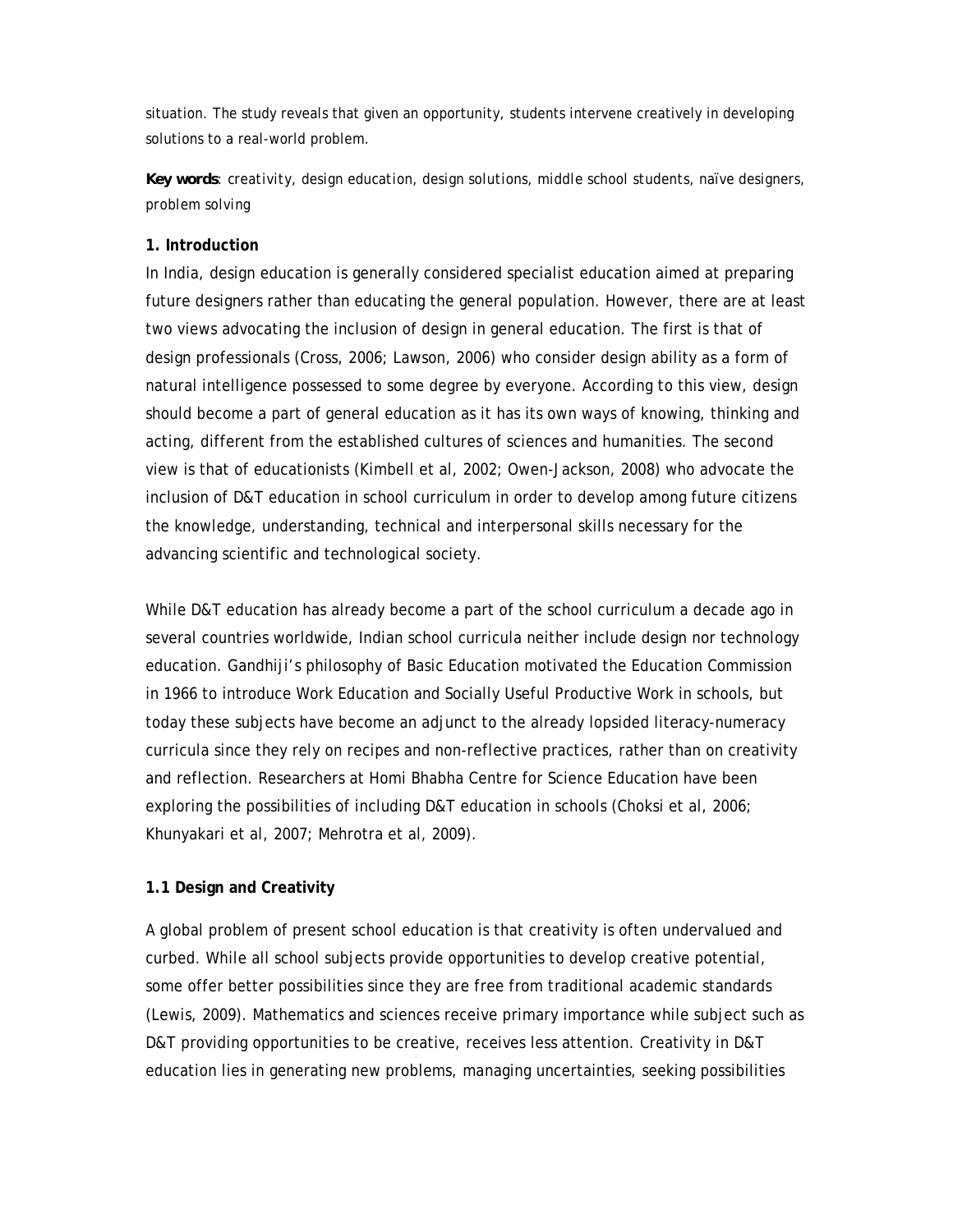and imagining alternatives while creating products/systems. Fisher (1997) in Barak and Goffer (2002) proposed two models that regard creativity to be:

- cognitive potential of a few,
- an attribute possessed by all, which can be fostered.

The UK report of National Advisory Committee on Creative and Cultural Education (NACCCE), 1999 (Barlex, 2007) viewed creativity in terms of the following features:

- using imagination
- pursuing purposes,
- being original, and
- being of value.

Research on the creative potential of D&T is being explored by many researchers (Barlex, 2007; Barlex and Trebell, 2007; Christiaans and Venselaar, 2005). Barlex and Trebell (2007) removed the constraints of 'making' what has been designed so that students' creativity is not limited by their making skills, accessibility of tools, materials and equipment. The present study introduces naïve students to the designing activity without having to actually make their designs, but merely suggest ways of making.

#### **1.2 Problem solving and Design**

Design can be considered as a problem solving process employed by professional designers who move through series of iterative steps to create solutions. All people possess the ability to solve real-world problems that are ill-structured, with unclear goals and contain little information. These problems have multiple solutions and several ways of reaching them. Real-world problems provide opportunities to students to take risks and deal with uncertainty unlike problems in physics and mathematics, that are well-structured, have single right answers and can be derived by following a logical step-by-step process.

D&T deals with humans needs/desires and if it is related to students' own needs/desires and experiences, it can provide meaningful learning opportunities. D&T allows students to make meaningful connections with the information gained, his/her personal experiences and prior knowledge. In traditional classrooms, however, students often fail to relate their experiences with the content taught in the classrooms, resulting in rote learning and demotivation.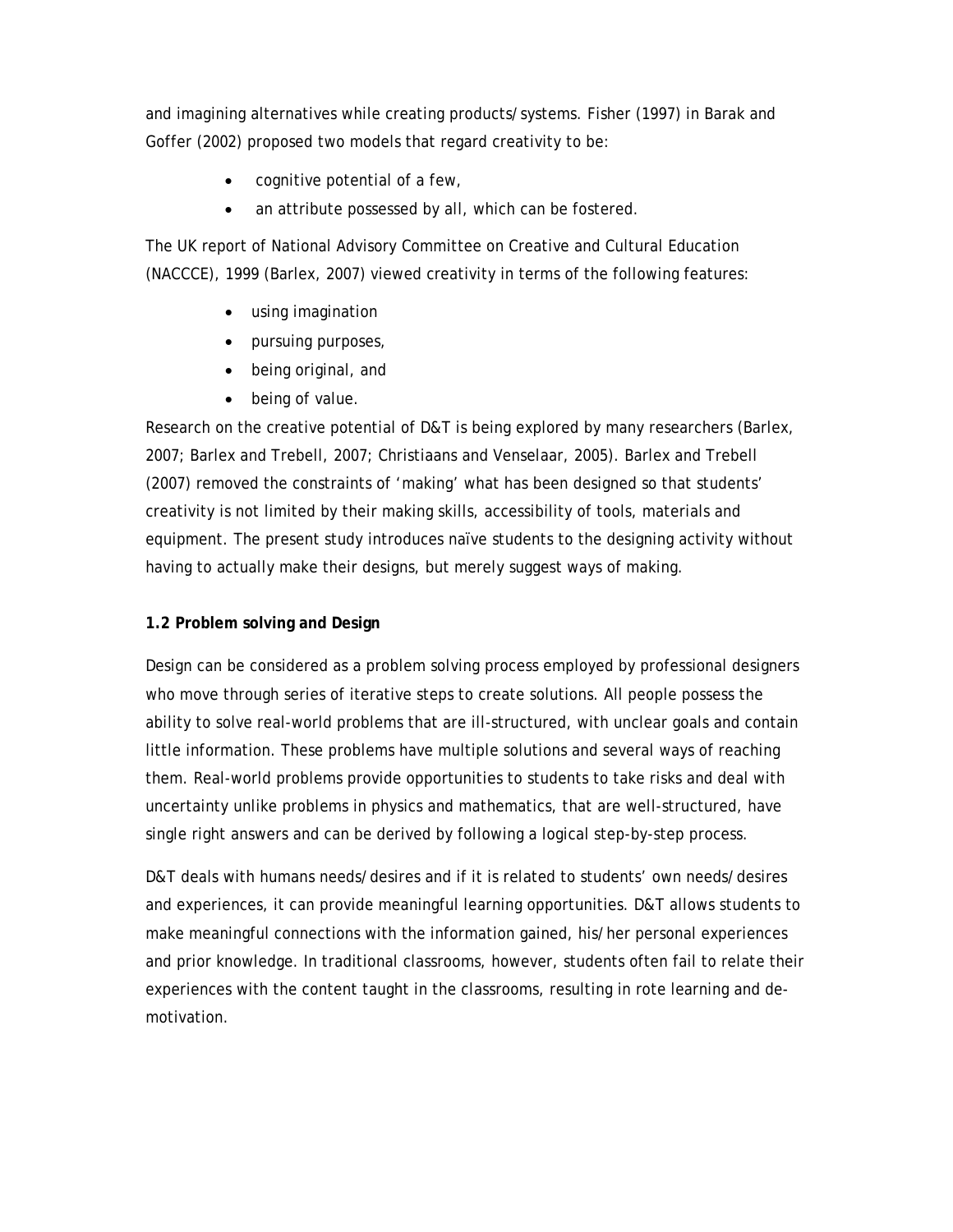### **2. The Study**

The present paper reports a description of students' creative design solutions to a realworld problem. It was part of a larger study (Ara et al, 2009) that explored students' ideas about design and designers before and after they engaged in design related activities such as handling familiar and unfamiliar artefacts, discussing history of artefacts and designing artefacts. The aims of the designing activity was to introduce students to the nature of designing activity and provide them opportunities to intervene creatively by designing solutions for real-world problems.

## **2.1 Research Questions**

- What design solutions do students generate for a real-world problem while working collaboratively?
- What elements of creativity, feasibility, use of technological and scientific concepts are evident in students' solutions?
- What feedback/critical judgement about their solutions did each group receive from others?

### **3. Methodology**

#### **3.1 Sample**

The sample for the study was drawn from a school located in close proximity to the researchers' institution in Mumbai. There were 25 students (7 girls and 18 boys) from Class 7 (average age, 12-13 years). Students' participation was voluntary. The medium of instruction in the school and the language used by the researchers was English. On request students formed single-sex groups of 3 or 4 members (2 girls' & 5 boys' groups were formed).

#### **3.2 Procedure and data collection**

The interaction with students continued for five days, approximately two and half hours per day. The design problem was provided to all groups and was read aloud by the researcher. Groups were asked to work collaboratively and make a sketch of an artefact to solve the given problem. They were asked to take into consideration, factors related to users, materials and making. Each group was asked to sketch two different solutions for the given problem. Students worked for three hours to sketch their solutions and write design proposals. Each group was asked to select their 'best' design to present to other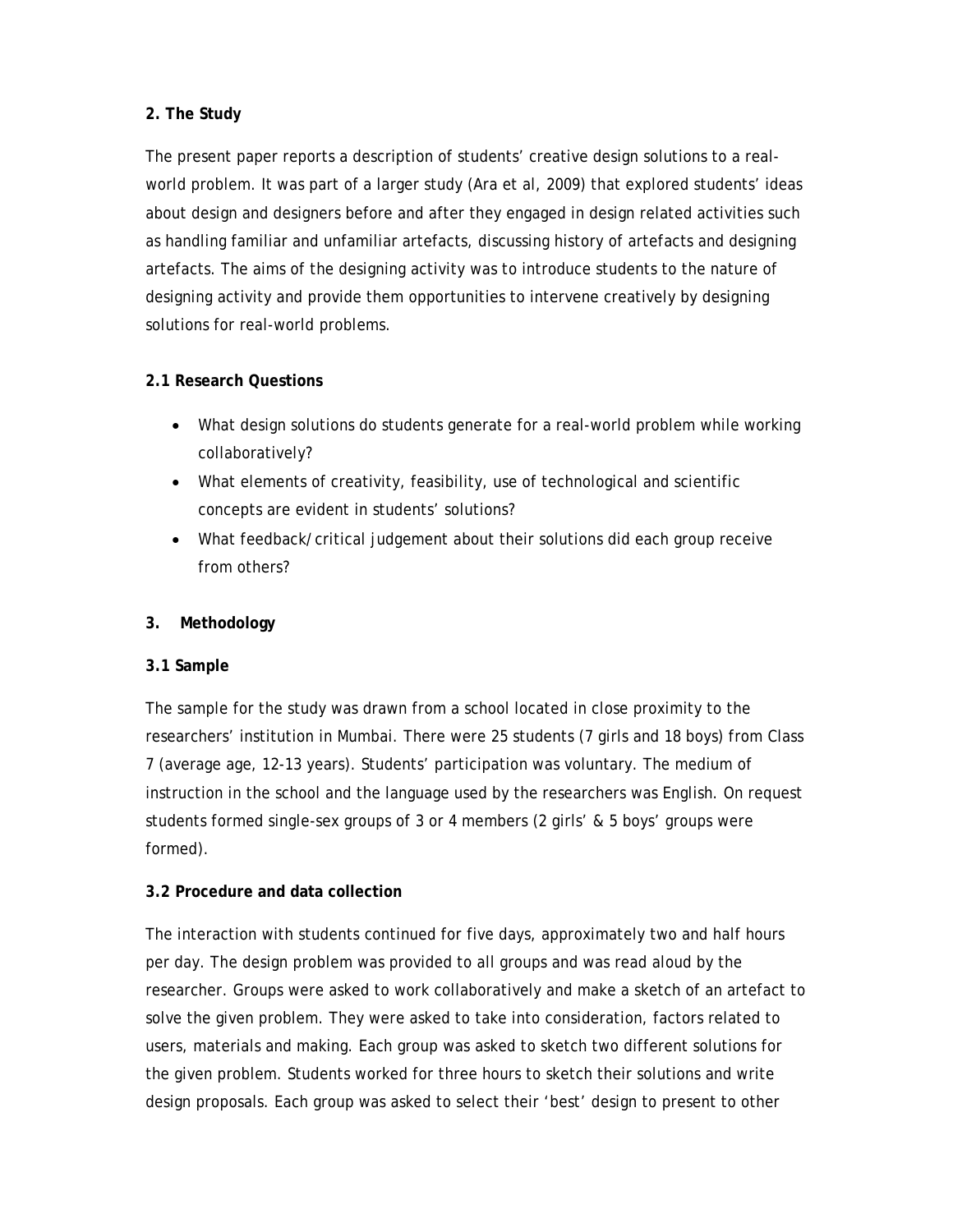groups. The primary data of the study included design productions of each group and their written design proposals. The entire interactions were video-recorded. During the designing phase there was a special focus on two groups (1 boys' & 1 girls' groups).

### **3.3 The design problem**

The design problem specified in this paper came up in consultation with Prof. Bapat of Industrial Design Centre, IIT, Mumbai, in February 2008. The problem was modified for the purpose of this study.

*Some old people have difficulty in bending to pick up fallen things from the floor. Rita's grandmother is old and has a problem with her backache and vision. She usually sits on a chair/sofa and sews clothes/knits sweaters. Sometimes she drops the sewing/knitting needle on the floor but cannot bend to pick it up because of her backache. Design a device for Rita's grandmother so that she can easily lift the sewing/ knitting needle from the floor without bending.* 

#### **4. Analysis**

The present paper reports a qualitative comparison of students' designed solutions across different groups. Students explored their design ideas on sheets of papers, either individually or collectively in a group. A variety of design ideas were generated by students. These solutions varied from simple to complex designs. In general, most of the designs showed elements of creativity, use of technological and scientific concepts. The designed solutions of 4 groups are reported in this paper.

## **4.1 Elements of creativity**

Creativity in students' design was observed with respect to the elements of creativity listed by the NACCCE report (1999) as shown below:

- **(i) Using imagination:** All the groups clearly drew and wrote about their best designed solution suggesting that they could mentally visualize the images of the product.
- **(ii) Pursuing purpose:** All the groups designed their artefacts for people with backache problem who need to lift needles from the floor. Except three groups all others considered both metallic/non-metallic needles in their 'best' designed solutions. Group 2 looked at the problem differently. While others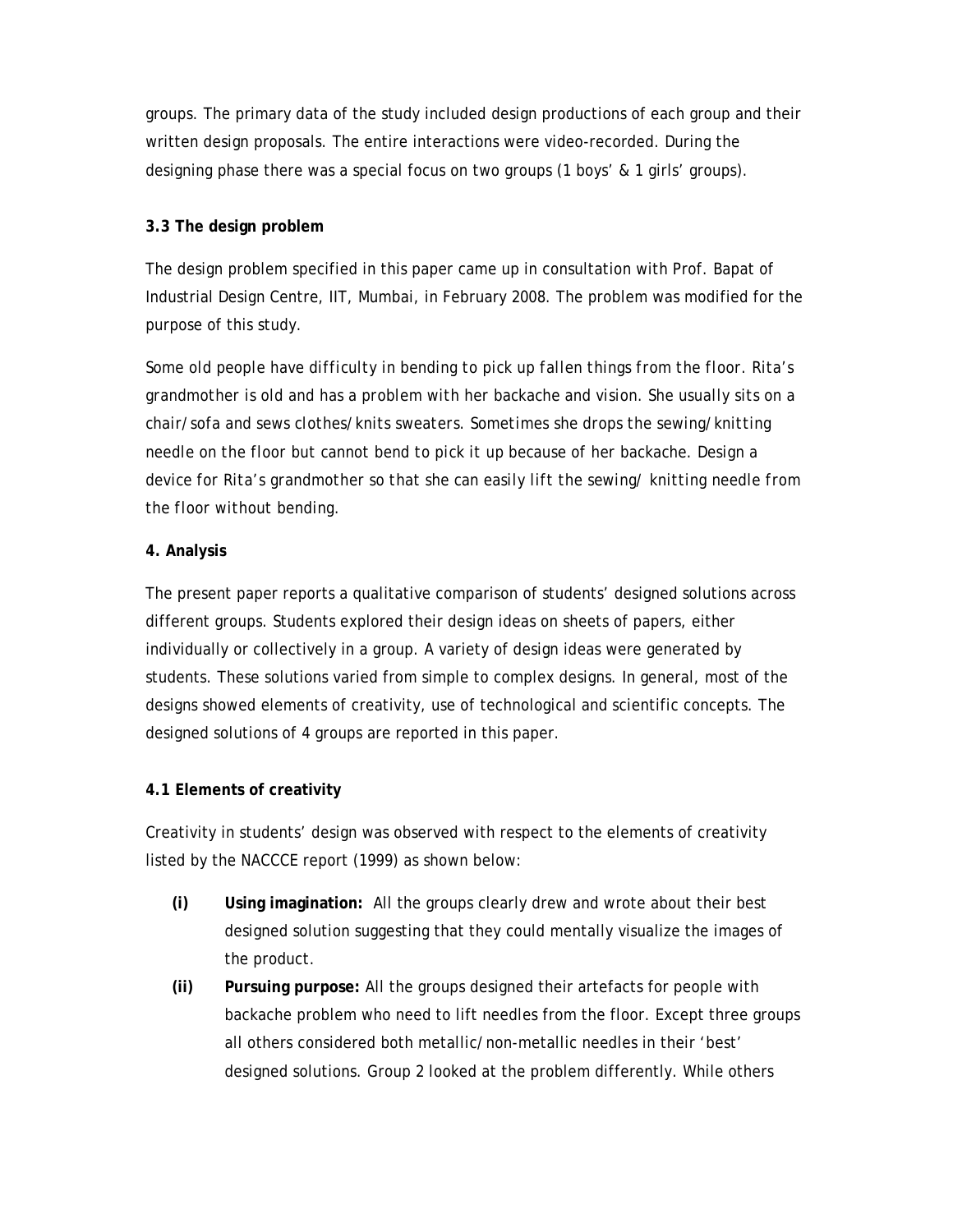were trying to find a solution to lift the needles, Group 2 tried to prevent the needles from falling.

- **(iii) Being original:** Since students were unfamiliar with any artefact that can lift fallen needles, the design problem was new to students. All groups however, generated solutions that could therefore, be said to be original. These design solutions were unique and different from each other (Tables 1-4).
- **(iv) Being of value:** The designs of all groups aimed to improve people's quality of life. Two groups (2 & 3) also enhanced the quality of their design by increasing the possible uses of their artefacts.

Besides creativity other elements as follows were also observed in students designed solutions.

#### **4.2 Elements of feasibility**

Lifting a knitting needle (especially non-metallic) was a challenge to students. Four groups used magnets in their design but the complexity involved differed. Although all the groups kept the user in mind, only 2 out of 7 groups' (Groups 1, 2) designs were easy to make and feasible. The other designs were either too ambitious/big (Group 3) or too expensive, thereby indicating that students seemed to have failed in making appropriate decisions regarding prioritising choices.

#### **4.3 Use of scientific and technological concepts**

Students showed an understanding of the use of some scientific and technological concepts, such as magnetism, air pressure, air suspension, electricity, telecommunications and use of remote controlled car, telescopic rod, radio sensors, pulley/gears, wheel chair, alarm and battery.

## **4.4 Design presentation**

Students not only presented their design solutions to other groups but also critiqued/provided feedback on the presented designed solutions. Despite limited experience in presenting their work before others, students were able to communicate their designs to the other groups and provide feedback to others. The feedback provided by students, involved logical reasoning and critical thinking (see Table 1-4).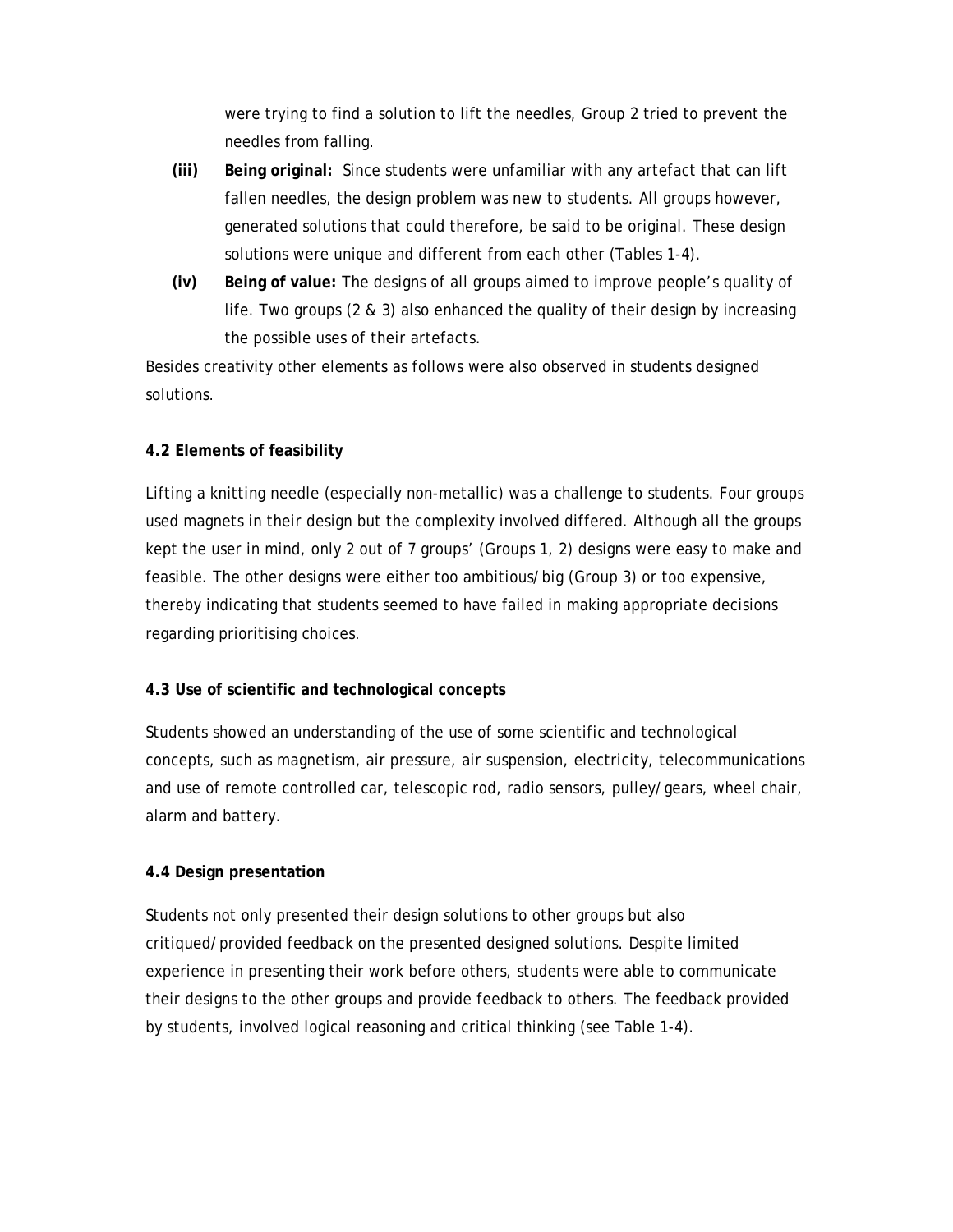| Figure                                                                                                                                                                                  | Description                                                                                                                                                                                         | Feedback/Criticisms                                                                                                                                                                                                     |
|-----------------------------------------------------------------------------------------------------------------------------------------------------------------------------------------|-----------------------------------------------------------------------------------------------------------------------------------------------------------------------------------------------------|-------------------------------------------------------------------------------------------------------------------------------------------------------------------------------------------------------------------------|
| Hondle<br>put<br>hond inside<br>$\sim$ 1.<br>1.141<br>Telescopic<br>rod<br>Lohich<br>can be exponded<br>at the arms<br>magnetic<br>plate<br>which<br>attracts<br>u eraf unt⊅a<br>metals | Use of magnet: An<br>aluminum telescopic rod is<br>used, one end of which has<br>a magnet for attracting<br>metallic needles and the<br>other end has a handle for<br>holding.<br>$Cost: Rs. 300/-$ | 1. Cannot lift non-metallic<br>needles.<br>2. Problem of locating the<br>needle for people with<br>poor vision.<br>3. Lots of trials required.<br>4. Strong magnet will attract<br>all metallic things on the<br>floor. |

Table 1. Design solution of group 1 (girls' group)

| Figure                                                                                     | Description                                                                                                                                                                                                                                                                                       | Feedback/Criticisms                                                                                                                                                                                                           |
|--------------------------------------------------------------------------------------------|---------------------------------------------------------------------------------------------------------------------------------------------------------------------------------------------------------------------------------------------------------------------------------------------------|-------------------------------------------------------------------------------------------------------------------------------------------------------------------------------------------------------------------------------|
| Chart<br>Forthing (Sewing<br>Design 1<br>25<br>$h$ 00d<br>maine<br>ua won<br>sulling place | Preventing needle from<br>falling:<br>User sits on this chair and puts<br>on the flap attached to the<br>chair. If the needle falls, it will<br>remain on the flap and can<br>easily be located. The flap has<br>a thin magnet around the<br>perimeter for metallic needles.<br>$Cost: Rs. 500/-$ | User is restricted to<br>sitting on the chair<br>while knitting/sewing.<br>2. If the needle falls on<br>the floor, it is difficult<br>to pick it up.<br>3. Prevents needle from<br>falling but cannot pick<br>fallen needles. |

Table 2. Design solution of group 2 (girls' group)

| Figure                             | Description                    | Feedback/Criticisms                           |
|------------------------------------|--------------------------------|-----------------------------------------------|
| > Alloched Pillow                  | Manual lifting by adjusting    | Bending becomes<br>1.                         |
| Bock<br>->Covi r                   | height of chair:               | necessary since                               |
|                                    | Principle of air suspension is | there is a limit to                           |
| contin<br>Frani<br>Axle            | used to raise and lower the    | which the chair can                           |
| Suspertion<br>Fast Board           | height of the wheel chair. Any | be lowered.                                   |
| det A<br>Aric parper               | object can be lifted from the  | $\mathcal{P}_{\cdot}$<br>Not feasible to make |
| Over jour 6<br>33004               | floor. It can also be used by  | it/buy it.                                    |
| $F_{\text{rot}}$ wheel<br>Den reel | people who cannot walk.        | Cannot be steered to<br>3.                    |
|                                    |                                | different directions.                         |

Table 3. Design solution of group 3 (boys' group)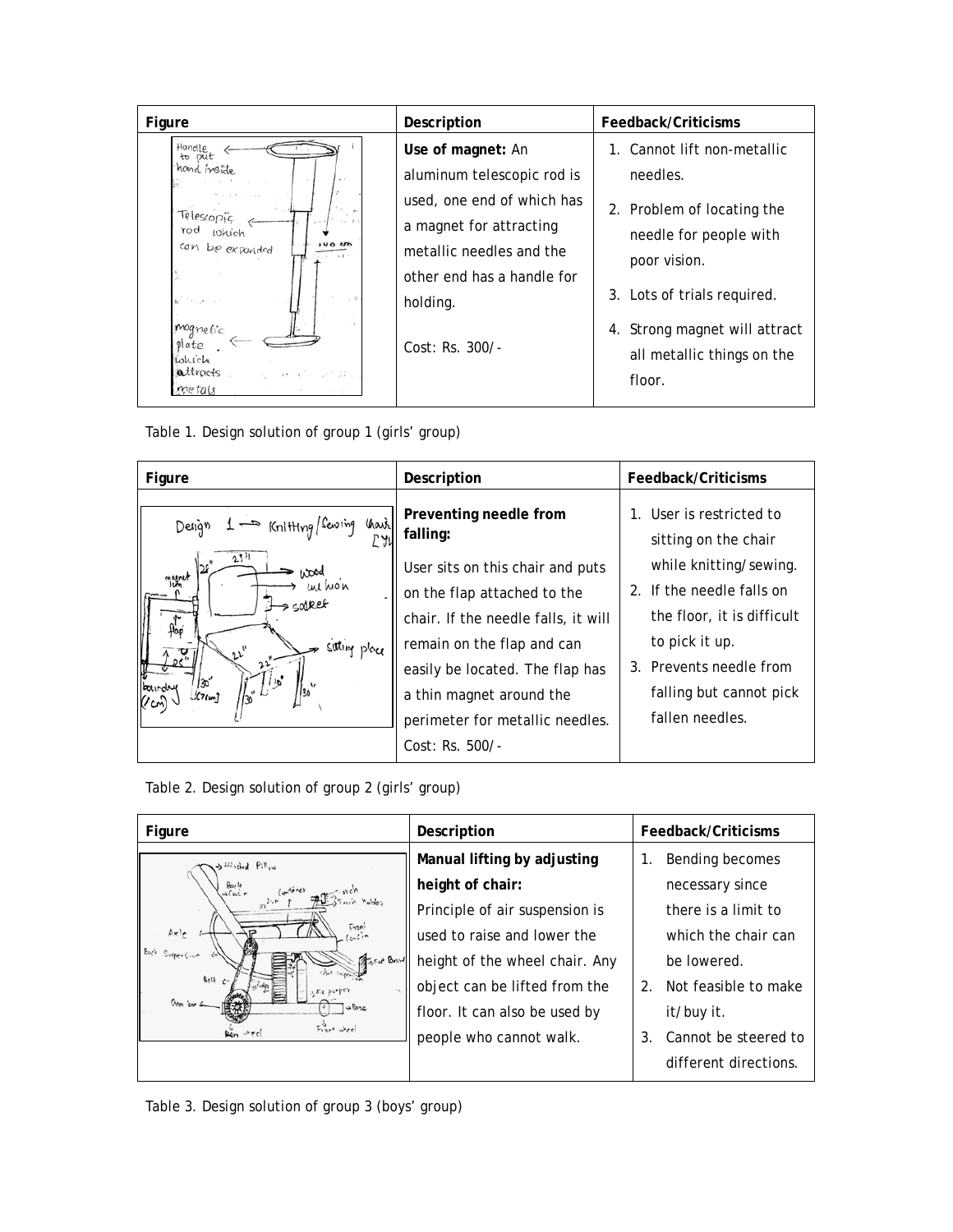| Figure                                                                                                                                                                                                | Description                                                                                                                                                                                                                                                                                     | Feedback/Criticisms                                                                                                                                       |
|-------------------------------------------------------------------------------------------------------------------------------------------------------------------------------------------------------|-------------------------------------------------------------------------------------------------------------------------------------------------------------------------------------------------------------------------------------------------------------------------------------------------|-----------------------------------------------------------------------------------------------------------------------------------------------------------|
| THE HELPER<br>20CH<br>SHAPE OF THE CAR<br>IO CH<br>يى<br>THE HELPER<br>$\boldsymbol{\mathsf{x}}$<br>SO CH<br><b>S MAGNET</b><br>BATTERY<br><b>SCM</b><br>BELL<br>MAGNET<br>CIRCUIT TO RING THE<br>Beu | Use of magnet:<br>Remote controlled car is used<br>with a magnet attached to its<br>bottom. When needle gets<br>attracted to the magnet, it<br>completes a circuit in the car<br>and an alarm rings. The car can<br>then be controlled to climb up<br>the ramp against the sofa to<br>the user. | Cannot lift non-<br>1.<br>metallic needles.<br>User must learn to<br>2.<br>operate the remote<br>controlled car.<br>3.<br>Car might slip from<br>the ramp |

Table 4. Design solution of group 4 (boys' group)

#### **5. Conclusions**

The present study indicates that given an opportunity, students can intervene creatively to design solutions for real-world problems. Students never exposed to D&T education, came up with an amazing range of solutions, from simple to complex. All the solutions showed elements of creativity with an indication of using imagination, pursuing purpose, being original and having value. Students used a variety of technological and scientific concepts to achieve their purpose. They enhanced the quality of their design by increasing the possible uses of the artefacts. While both the girls groups' design were simple, most of the boys' designs were complex and involved a variety of technological concepts such as remote controlled car, alarms, radio sensors, etc. In fact the design of group 1 (girls' group) was very close to what the professional designers have designed solution for the similar problem. Although all the groups kept the user in mind, only 2 out of 7 groups' (Groups 1, 2) designs were easy to make and feasible to use. The designs of other groups were either too huge or too expensive. Students seemed to have failed in making appropriate decisions regarding prioritising choices about the size, cost, technology and materials used in making the artefacts. This could have been the consequence of not requiring any actual making of the artefacts. Students communicated their designs to the other groups and also provided critical and logical feedback on the presented design solutions. The present study was limited to only 5 days and to a group of 25 middle school students. The findings of the study would enable the researchers to try out more and different design activities with students.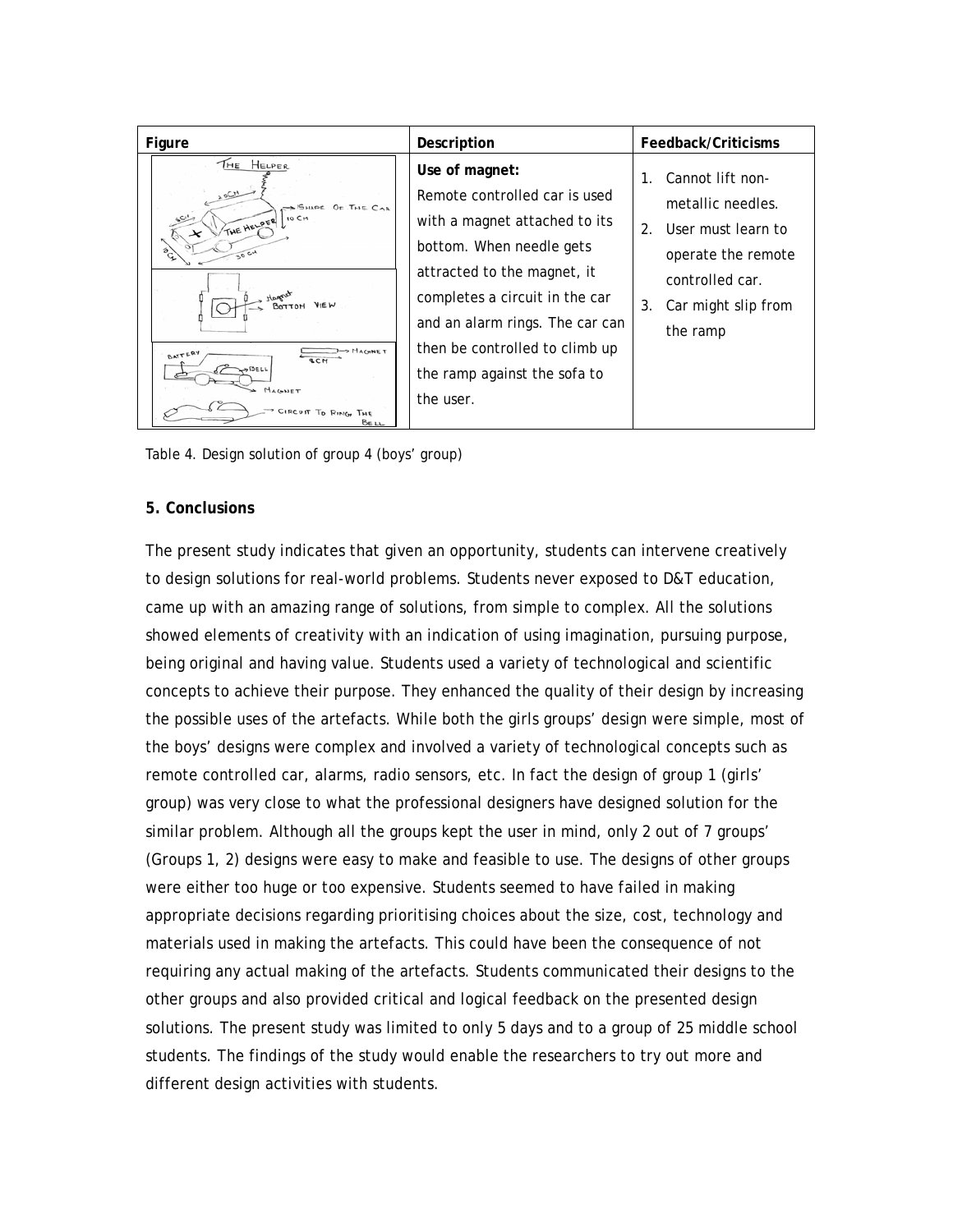#### **References**

Ara, F., Chunawala, S. & Natarajan, C. (2009) 'From analysing to designing artefacts: Studying middle school students' ideas about design and designers'. In Subramaniam, K., & Mazumdar, A. (Eds.), Proceedings of epiSTEME-3: International Conference to Review Research in Science Technology and Mathematics Education, New Delhi, India: Macmillan.

Bapat, V. P. (2008). *The design problem specified in the paper was developed in consultation with Prof. Bapat in February 2008.* 

Barak, M., & Goffer, N. (2002). Fostering systematic innovative thinking and problem solving: Lessons education can learn from industry. *International Journal of Technology and Design Education, 12*, 227–247.

Barlex, D., (2007). Creativity in school design & technology in England: a discussion of influences. *International Journal of Technology and Design Education*, 17 (2). 149-162.

Barlex, D., & Trebell, D. (2007). Design-without-make: Challenging the conventional approach to teaching and learning in a design and technology classroom. *International Journal of Technology and Design Education*, 18 (2), 119-138.

Choksi, B., Chunawala, S., & Natarajan, C. (2006). Technology education as a school subject in the Indian context. In K. Volk (Ed.), Articulating technology education in a global community: International conference on technology education in the Asia pacific region—conference proceedings 2006 (pp. 374–384). Hong Kong: Hong Kong Technology Education Association and The Hong Kong Polytechnic University.

Christiaans, H., & Venselaar, K. (2005). Creativity in design engineering and the role of knowledge: Modeling the expert. *International Journal of Technology and Design Education, 15*, 217–236.

Cross, N. (2006). *Designerly Ways of Knowing.* Springer-Verlag, London (2006).

Khunyakari, R. Mehrotra S., Chunawala, S. & Natarajan C. (2007) Design and technology productions among middle school students: an Indian experience. *International Journal of Technology and Design Education, 17* (1), 5-22.

Kimbell, R., Stables, K. & Green, Richard (2002). The nature and purpose of Design and Technology. In Owen-Jackson, Gwyneth (ed.), *Teaching Design and Technology In Secondary Schools: A Reader.* RoutledgeFalmer, London.

Lawson B. (2005) *How Designers Think: The Design Process Demystified.* Architectural Press, Oxford, UK.